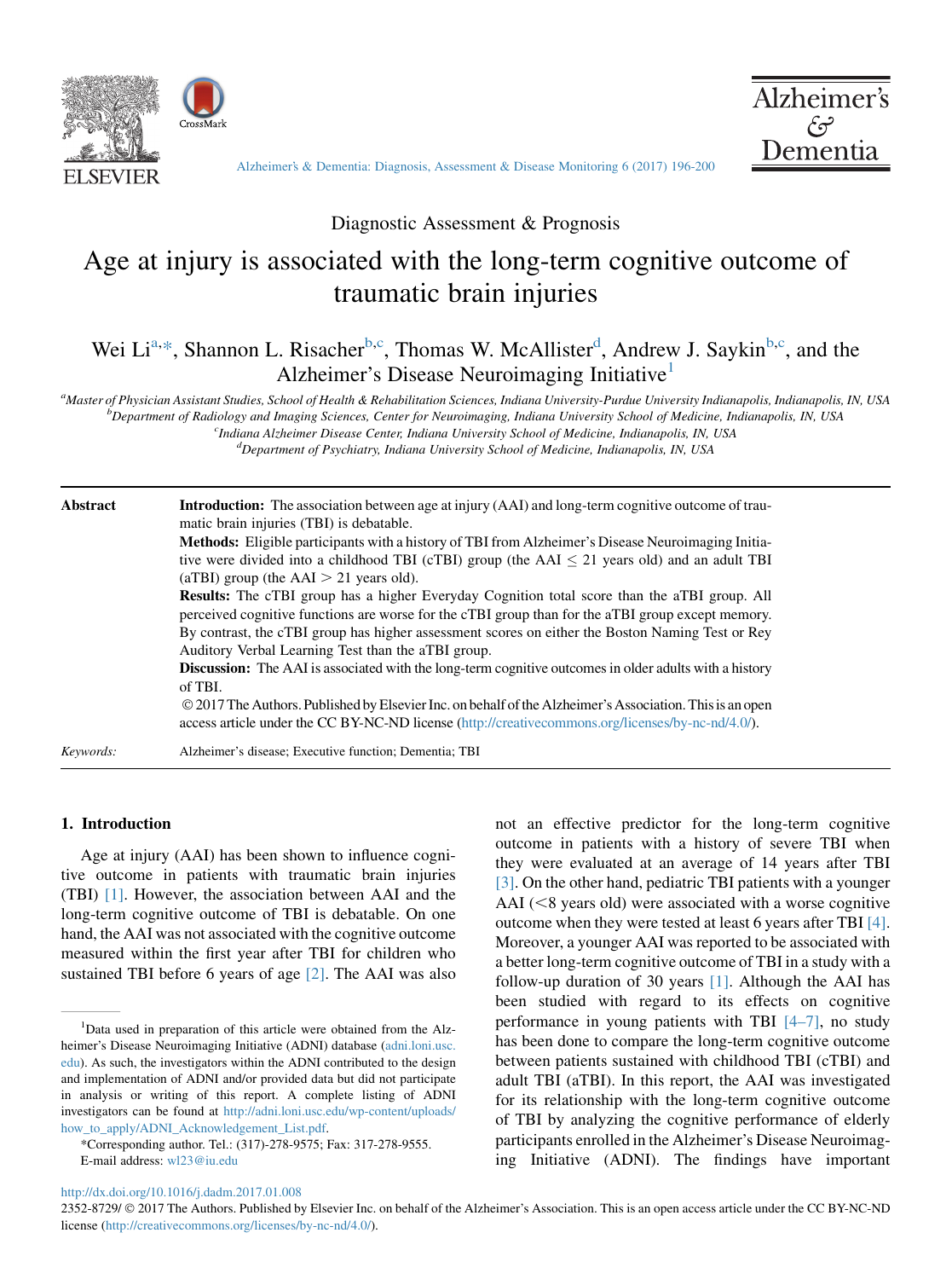<span id="page-1-0"></span>implications for making prognosis and therapeutic plans for patients with a history of TBI.

## 2. Methods

#### 2.1. ADNI

Data used in the preparation of this report were obtained from the ADNI database ([adni.loni.usc.edu\)](http://adni.loni.usc.edu). ADNI is the result of efforts by many coinvestigators from a broad range of academic institutions and private corporations. Participants have been recruited from over 50 sites across the United States and Canada. To date, ADNI has recruited over 1800 adults, aged 55 to 90 years, to participate in the research, consisting of cognitively normal older individuals, people with early or late mild cognitive impairment, and people with early Alzheimer's disease (AD). Further information can be found at <http://www.adni-info.org/> and in previous reports [\[8–13\]](#page-4-0).

#### 2.2. AAI

ADNI participants with a TBI history were selected by searching keywords from the medical history database as previously described [\[14\]](#page-4-0). For multiple traumatic brain injuries with the same severity (mild vs. moderate or severe), the date for the first injury was used to determine the AAI. When one TBI was more severe than the other ones, the date for the most severe TBI was used to derive the AAI. Based on the AAI, all participants with a history of TBI were divided into a cTBI group (the  $AAI < 21$  years old) and an aTBI group (the  $AAI > 21$  years old).

#### 2.3. Cognitive assessments

All the participants had completed a battery of neuropsychological tests including Everyday Cognition (ECog) ratings, Boston Naming Test (BNT), and Rey Auditory Verbal Learning Test (RAVLT). The subjective ECog ratings are used to assess the participants' perceptions about their capability to perform normal everyday tasks, in comparison to activity levels 10 years prior, on a five-point scale  $(1 = no$ change or actually performs better than 10 years ago;  $2 =$  occasionally performs the task worse but not all of the time;  $3 =$  consistently performs the task a little worse than 10 years ago;  $4 =$  performs the task much worse than 10 years ago;  $5 =$  participant/caregiver does not know) [\[15\].](#page-4-0) The ECog ratings cover multiple cognitive domains, including language, memory, visual spatial ability, and executive function, including planning, organization, and divided attention. The BNT is a language function test sensitive to both aphasia and object recognition deficit with a maximum score of 30 points. The RAVLT is a test for episodic memory to recall a list of words immediately after presentation and recall and recognize the words after a 30-minute delay interval [\[16\]](#page-4-0).



Fig. 1. The AAI showed a bimodal distribution. Abbreviations: AAI, age at injury; TBI, traumatic brain injuries.

#### 2.4. Statistic analysis and figures

Two-way analysis of covariance was used to compare ECog ratings and cognitive performance on the BNT and RAVLT between the cTBI and aTBI groups, using AAI and baseline diagnosis as independent variables. Baseline age, gender, and education were controlled as potential confounding factors. A multivariate analysis of covariance (MANCOVA) model was used to compare ECog performance in different domains between the cTBI and aTBI groups. Results are shown in the form of mean  $\pm$  standard error, and  $P < .05$  is considered as significant for all statistical analyses with SPSS (version 23.0; IBM Corp., Armonk, NY, USA). Figures were created using Microsoft Excel or SigmaPlot (version 10.0).

#### 3. Results

#### 3.1. The AAI shows a bimodal distribution

In this study, the average lag time was 39.21  $\pm$  23.07 years (n = 119), which refers to the delay between the sustaining time of TBI and the cognitive assessment time. The AAI of all participants with TBI showed a typical bimodal distribution. The first peak appeared in the



Fig. 2. The AAI affected the ECog total score. The cTBI group had a higher ECog total score than the aTBI group. Abbreviations: aTBI, adult TBI; AAI, age at injury; cTBI, childhood TBI; ECog, everyday cognition.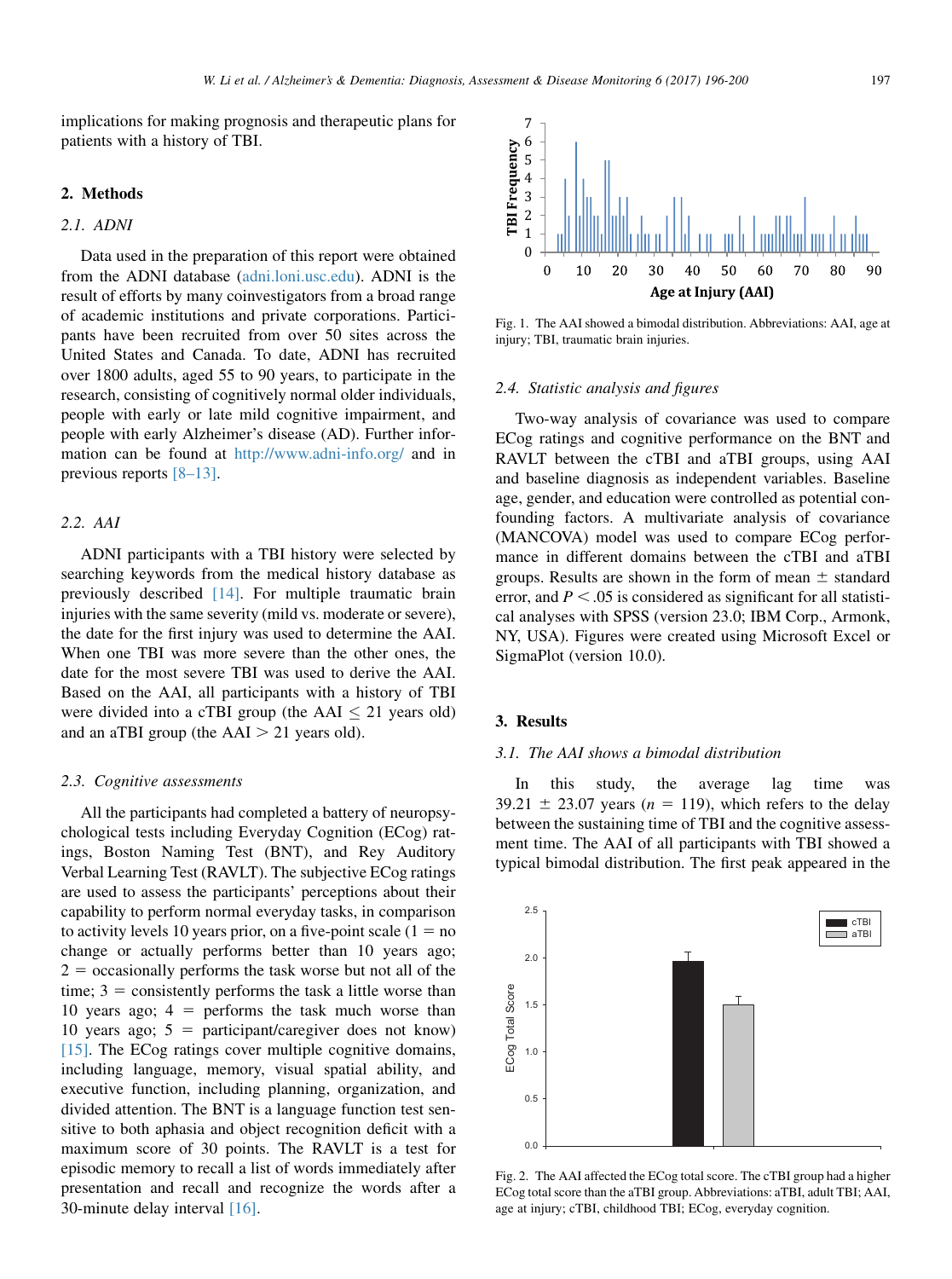| Table 1                                                                           |  |  |  |
|-----------------------------------------------------------------------------------|--|--|--|
| The cTBI group had more complaints on the ECog than the aTBI group in all domains |  |  |  |

| ECog domain            | cTBI                     | 95% CI        | aTBI                     | 95% CI        |      |
|------------------------|--------------------------|---------------|--------------------------|---------------|------|
| Executive function     | $1.90 \pm 0.11$ (n = 31) | 1.68–2.12     | $1.38 \pm 0.10 (n = 32)$ | $1.17 - 1.58$ | .001 |
| Organization           | $1.91 \pm 0.12$ (n = 31) | 1.68–2.15     | $1.45 \pm 0.12$ (n = 32) | $1.22 - 1.68$ | .009 |
| Planning function      | $1.74 \pm 0.11 (n = 31)$ | $1.51 - 1.97$ | $1.13 \pm 0.11$ (n = 32) | $0.91 - 1.36$ | .001 |
| Language               | $2.05 \pm 0.13$ (n = 31) | $1.79 - 2.32$ | $1.49 \pm 0.13$ (n = 32) | $1.23 - 1.75$ | .005 |
| Divided attention      | $2.07 \pm 0.15$ (n = 31) | 1.78–2.36     | $1.53 \pm 0.14$ (n = 32) | $1.25 - 1.82$ | .013 |
| Visual spatial ability | $1.66 \pm 0.09 (n = 31)$ | $1.48 - 1.84$ | $1.24 \pm 0.09$ (n = 32) | $1.06 - 1.42$ | .003 |
| Memory                 | $2.23 \pm 0.14$ (n = 31) | $1.95 - 2.50$ | $1.90 \pm 0.13$ (n = 32) | $1.64 - 2.17$ | .105 |

Abbreviations: cTBI, childhood TBI; ECog, everyday cognition; aTBI, adult TBI; CI, confidence interval.

range of 5 to 40 years old; the other peak was in the range of 60 to 90 years old (see [Fig. 1](#page-1-0)).

## 3.2. AAI is associated with ECog ratings

The cTBI group had an ECog total score of  $1.96 \pm 0.10$ (95% confidence interval [CI]: 1.76–2.16,  $n = 31$ ). This is higher than the same measure for the aTBI group of  $1.50 \pm 0.09$  (95% CI: 1.32–1.69,  $n = 33$ ,  $P = .002$ ; [Fig. 2\)](#page-1-0). Furthermore, AAI interacts with baseline diagnosis for affecting the ECog total score ( $P = .012$ ), such that the effects of AAI were seen in participants with a baseline diagnosis of cognitive impairments, especially those with AD, but not with cognitively normal participants. Subsequent MANCOVA showed that the cTBI group has significantly higher ECog assessment scores than the aTBI group for all ECog domains except memory ( $P = .105$ ; Table 1).

# 3.3. AAI is associated with performance on BNT and RAVLT

The analyses showed that the cTBI and aTBI groups have significantly different performance on the BNT or RAVLT delayed recognition (Fig. 3). The BNT total score is  $27.72 \pm 0.50$  (95% CI: 26.72–28.72,  $n = 47$ ) for the cTBI group, which is higher than the same measure for the aTBI group of  $26.07 \pm 0.48$  (95% CI: 25.11–27.03,  $n = 64$ ,  $P = .025$ ). Similarly, the cTBI group has a RAVLT total score of  $12.28 \pm 0.48$  (95% CI: 11.32–13.23,  $n = 47$ ), which is higher than the same measure for the aTBI group of  $10.42 \pm 0.46$  (95% CI: 9.51–11.34,  $n = 64$ ) ( $P = .009$ ).

# 4. Discussion

This retrospective study investigated the association between AAI and the long-term cognitive outcome in elderly participants with a TBI history. The participants with a TBI history were divided into cTBI and aTBI groups based on the sustaining age of TBI. The cognitive performance on ECog ratings, BNT and RAVLT, was compared between the two groups of participants.

The mean lag time was more than 39 years in the present study. This is the longest follow-up duration for studying the long-term cognitive outcome of TBI in the literature. The bimodal distribution of AAI was expected because the youngest and the oldest members of a population are always at the greatest risk for sustaining TBI [\[17\]](#page-4-0).

The cTBI group has higher ECog scores than the aTBI group in all domains, although the difference in the memory domain does not reach significance (Table 1). In general, a higher ECog item assessment score represents more subjective complaints. However, the ECog rating differences seen



Fig. 3. The AAI had effects on language and memory functions. The cTBI group had a significantly better performance than the aTBI group on two cognition function tests, the BNT (panel A) and the RAVLT delayed recognition (panel B). Abbreviations: aTBI, adult TBI; AAI, age at injury; BNT, Boston Naming Test; cTBI, childhood TBI; RAVLT, Rey Auditory Verbal Learning Test; TBI, traumatic brain injuries.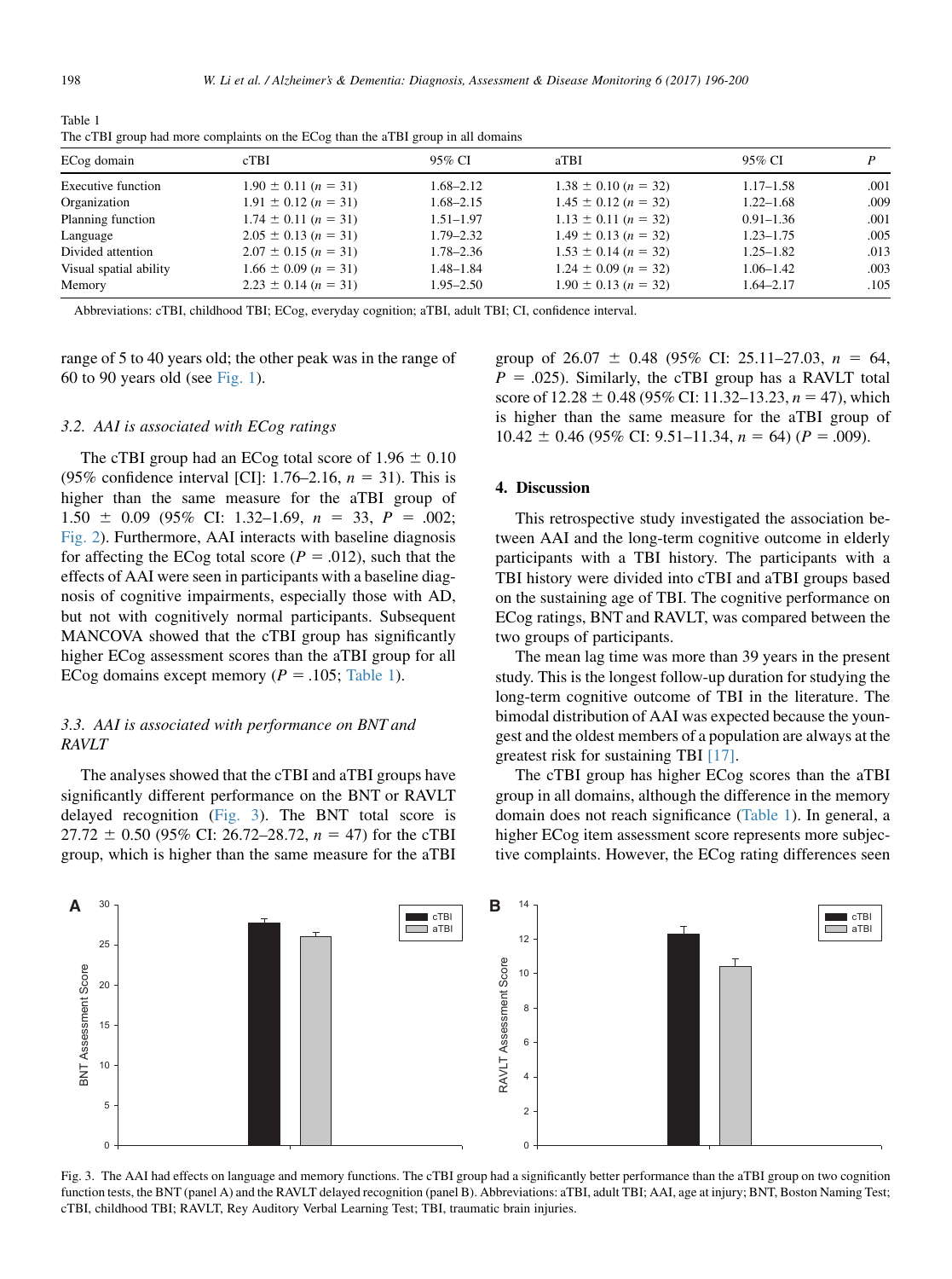<span id="page-3-0"></span>in this report are probably not clinically significant due to the small differences between the aTBI and cTBI groups. The absolute ECog rating values are below 2 for both cTBI and aTBI groups  $(2 = \alpha \text{ccasionally performs the task worse})$ but not all of the time), suggesting minimal subjective complaints in these groups.

However, the cTBI group has a significantly better performance on both the BNT and RAVLT recognition scores than the aTBI group. The results suggest that immature brains are more resilient for maintaining the episodic memory/recognition and language functions than mature brains. The findings are consistent with those from a previous report that adult TBI patients with a relatively younger AAI (55–64 years old) were suggested to be more resilient to dementia development than those with an older AAI (65–74 years old) [\[18\].](#page-4-0) However, the convergence of subjective ratings (more complaints in cTBI) and objective performance (better performance in cTBI) is interesting and should be further investigated.

This study has several limitations. Preinjury social economic status (SES) has been shown to be associated with the long-term cognitive outcome of TBI [3]. Preinjury ability was also identified as a significant predictor of postinjury cognitive status in those patients with cTBI [\[19,20\].](#page-4-0) However, neither preinjury SES nor preinjury ability was controlled as potential confounding factors in the present study due to unavailability of information. In addition, the history of TBI was based on self-report information from either participants or informants, which may bring some inaccuracy. Although injury severity has been reported to be associated with the long-term cognitive outcome of TBI [3,21–23], the role of TBI severity was not investigated in this study because of the self-reported medical history. Finally, participants with a history of TBI were divided into the cTBI and aTBI groups using an arbitrary age of 21 years old. Because a significantly higher rate of cognitive dysfunction is only seen in patients with TBI sustaining after age 11 years than in the general population [\[24\],](#page-4-0) it might be more reasonable to group patients by brain maturation phases in future studies [\[25\].](#page-4-0)

In summary, the findings from this study showed that age at injury is associated with the long-term cognitive outcome of individuals with a history of TBI. People with TBI occurring before age 22 years had better cognitive performance in language and episodic memory/recognition than those with aTBI, despite an increased level of self-perceived cognitive decline in all cognitive domains on the ECog assessments.

#### Acknowledgments

Data collection and sharing for this project was funded by the Alzheimer's Disease Neuroimaging Initiative (ADNI) (National Institutes of Health grant U01 AG024904) and DOD ADNI (Department of Defense award number W81XWH-12-2-0012). Analyses in the present report were supported by NIA R01 AG19771 (to A.J.S.), NIA K01 AG049050 (S.L.R.), and funding from Indiana Alzheimer Disease Center (P30 AG10133). The authors recognize the contributions of Dr. Ulla Connor, Esen Gokpinar-Shelton, and Matthew Hume from the International Center for Intercultural Communication at IU School of Liberal Arts for their editorial support.

On behalf of all authors, the corresponding author states that there is no conflict of interest.

# RESEARCH IN CONTEXT

- 1. Systematic review: The association of age at injury (AAI) with the long-term cognitive outcome of traumatic brain injuries (TBI) is debatable. The authors reviewed the effects of AAI of TBI on the longterm cognitive outcomes using PubMed as the main literature source. The relevant citations are appropriately cited.
- 2. Interpretation: AAI was demonstrated to be associated with the long-term cognitive outcome of individuals with a history of TBI. People with childhood TBI showed better cognitive performance in language and episodic memory/recognition than those with adult TBI.
- 3. Future directions: Studies with large samples and a prospective design are needed to replicate the current findings. The present study can be deepened by investigating the role of the following factors: (1) TBI severity; (2) preinjury economic status and ability; (3) a logical classification of TBI based on the brain maturation process.

#### References

- [1] [Himanen L, Portin R, Isoniemi H, Helenius H, Kurki T, Tenovuo O.](http://refhub.elsevier.com/S2352-8729(17)30009-X/sref1) [Longitudinal cognitive changes in traumatic brain injury: a 30-year](http://refhub.elsevier.com/S2352-8729(17)30009-X/sref1) [follow-up study. Neurology 2006;66:187–92.](http://refhub.elsevier.com/S2352-8729(17)30009-X/sref1)
- [2] [Prasad MR, Ewing-Cobbs L, Swank PR, Kramer L. Predictors of](http://refhub.elsevier.com/S2352-8729(17)30009-X/sref2) [outcome following traumatic brain injury in young children. Pediatr](http://refhub.elsevier.com/S2352-8729(17)30009-X/sref2) [Neurosurg 2002;36:64–74](http://refhub.elsevier.com/S2352-8729(17)30009-X/sref2).
- [3] [Hoofien D, Vakil E, Gilboa A, Donovick PJ, Barak O. Comparison of](http://refhub.elsevier.com/S2352-8729(17)30009-X/sref3) [the predictive power of socio-economic variables, severity of injury](http://refhub.elsevier.com/S2352-8729(17)30009-X/sref3) [and age on long-term outcome of traumatic brain injury: sample](http://refhub.elsevier.com/S2352-8729(17)30009-X/sref3)[specific variables versus factors as predictors. Brain Inj 2002;16:9–27](http://refhub.elsevier.com/S2352-8729(17)30009-X/sref3).
- [4] [Verger K, Junqu](http://refhub.elsevier.com/S2352-8729(17)30009-X/sref4)é C, Jurado MA, Tresserra[s P,](http://refhub.elsevier.com/S2352-8729(17)30009-X/sref4) Bartumeus F, Nogués P, [et al. Age effects on long-term neuropsychological outcome in paedi](http://refhub.elsevier.com/S2352-8729(17)30009-X/sref4)[atric traumatic brain injury. Brain Inj 2000;14:495–503.](http://refhub.elsevier.com/S2352-8729(17)30009-X/sref4)
- [5] [Anderson V, Spencer-Smith M, Leventer R, Coleman L, Anderson P,](http://refhub.elsevier.com/S2352-8729(17)30009-X/sref5) [Williams J, et al. Childhood brain insult: can age at insult help us pre](http://refhub.elsevier.com/S2352-8729(17)30009-X/sref5)[dict outcome? Brain 2009;132:45–56.](http://refhub.elsevier.com/S2352-8729(17)30009-X/sref5)
- [6] [Donders J, Warschausky S. Neurobehavioral outcomes after early](http://refhub.elsevier.com/S2352-8729(17)30009-X/sref6) [versus late childhood traumatic brain injury. J Head Trauma Rehabil](http://refhub.elsevier.com/S2352-8729(17)30009-X/sref6) [2007;22:296–302](http://refhub.elsevier.com/S2352-8729(17)30009-X/sref6).